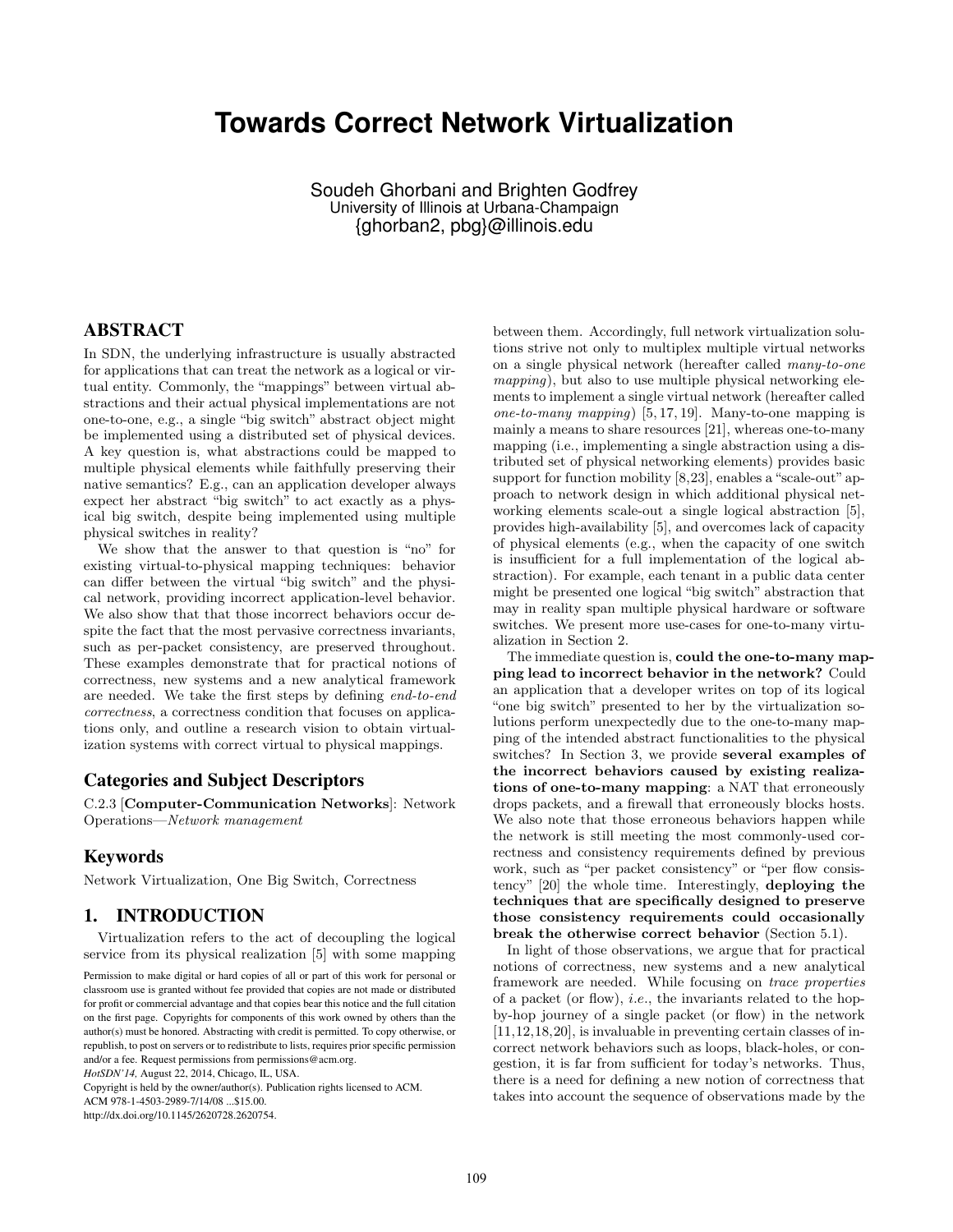controller and end-hosts, with potential interdependencies. Towards this goal, we present the initial sketch of a probabilistic model of SDN that also considers the partial ordering between events and define correctness of virtualization using that model (Section 5.2). In tune with what applications expect from best-effort networks with occasional packet reordering, this model is general enough to be permissive of occasional packet drops, and allows some packet re-ordering.

We elaborate on the root-causes of wrong behaviors that could occur under the one-to-many mapping (initially, qualitatively), in Section 4: by borrowing from the seminal work on ordering of events in distributed systems by Lamport [16], we elaborate on the distinction between causality and ordering of events in SDN, and show that while causality of sending and receiving packets is preserved under the one-to-many mapping (i.e., a packet will be causally generated by another packet in the physical network if and only if it is supposed to be causally generated by that same packet in the logical abstract network), the ordering of packets is not always preserved under the one-to-many mapping. In Section 5.3, we show that under the existing realizations of one-to-many mapping, abstractions that are Markov or memoryless (i.e., their actions do not depend on the history of previous matching packets or previous actions) could be correctly mapped, and that they are the only class of abstractions that could be correctly mapped under the existing schemes.

By demonstrating the unexpected behaviors that could result from a common virtualization technique (one-to-many mapping), and showing the need for a different notion of consistency and correctness, this work tries to open up an important line of research for (a) defining alternative correctness notions and (b) building provably-correct virtualization systems to realize the one-big switch idea.

## 2. BACKGROUND AND MOTIVATION

One-to-many virtualization implements a single virtual abstraction using multiple physical elements. Use-cases for one-to-many virtualization include building distributed virtual switches: Even though host-hypervisors provide virtual switches to control the network at one end-host, the dynamic nature of virtual environments such as VM migration, spinning up new VMs on other end-hosts that should be connected to the same virtual network used by VMs on different hosts, etc. requires these abstract virtual switches to be implemented using a distributed set of physical switches [5]. In this case, one logical switch is in reality implemented with a distributed set of virtual switches. As another example, Andromeda (Google's virtualized SDN) [3], integrates software network function virtualization (NFV), such as virtual firewall, rate limiting, etc. into the data-path, and deploys replication (one functionality mapped to multiple physical elements) in the data-plane as a technique to meet its performance and scalability needs. The physical replicas, in this case, collectively represent a logical network. Rule or flow table entries caching schemes, where topologically-mapped "rule caches" at multiple locations in the network concurrently handle traffic for enhancing performance [22], are another instance of implementing logical abstractions via a distributed set of physical networking elements. In this section, we discuss the common logical or virtual abstractions provided by virtualization solutions before discussing how some existing systems map those virtual abstractions to physical forwarding elements.

## 2.1 Choosing the Right Logical Abstractions

The first design challenge of network virtualization is the choice of the right abstractions. While there exist some network virtualization solutions that (partially) virtualize the network at the lower levels, e.g., with tunnels and tags, and some solutions that try to virtualize the network at higherlevel interfaces [4, 10, 19], it is generally argued that a useful layer at which to virtualize is the full forwarding plane [5], and that existing SDN forwarding plane abstractions such as flow table entries are the right logical abstractions to present when virtualizing the network [2, 15]. In this work, we focus on the solutions that provide forwarding abstractions similar to flow table entries.

Upon receiving a packet, a switch executes a set or an ordered list of actions of the highest priority flow table entry that matches the packet. These actions could result in changes in the packet, dropping it, or forwarding it. The actions are determined by the header of the packet and its ingress port, as well as the forwarding state of the flow table entry: different components of the flow-table entry that affect the forwarding decision such as match fields, timers, and meter tables. From the programmability perspective, the forwarding state could be categorized based on the entities that compute and modify it:

- Forwarding state computed and modified solely by controllers. Examples include layer 1 (switch port) to layer 4 match fields of a flow-table entry.
- Forwarding state computed or modified by switches locally and without consulting the controllers. Examples include random forwarding, e.g., for supporting ECMP, and hard timeouts.
- Forwarding state computed or modified by data plane packets (as opposed to control and management packets) locally and without consulting the controllers. For example, soft timeouts measure idle time and are updated by matched packets, thus affecting when a flow table entry expires. Packet counters that are updated when packets are matched and could determine the forwarding decision in round-robin forwarding [1], and flow meters used for making the forwarding decision based on the rate of the flow matching the flow table entry [1] are other examples.

As we will show, the above categorization of forwarding state, based on entities in charge of "programing" the forwarding state, plays a key role in determining whether or not the flow-table entry could be correctly virtualized under the existing mapping techniques.

## 2.2 One-to-Many Mapping

Starting with the simplest case, in this work, we focus on mapping a logical flow table entry abstraction to a distributed set of physical flow table entries where each physical flow table entry is individually capable of fully implementing the logical flow table entry. In the one-to-many mapping technique, before installing a flow table entry on multiple physical flow tables, the hypervisor typically performs some modifications to the actions and forwarding state of any logical flow table entry. Specifically, the actions and forwarding state computed by the controller and switches are usually subject to (a) Topological modifications: In the "match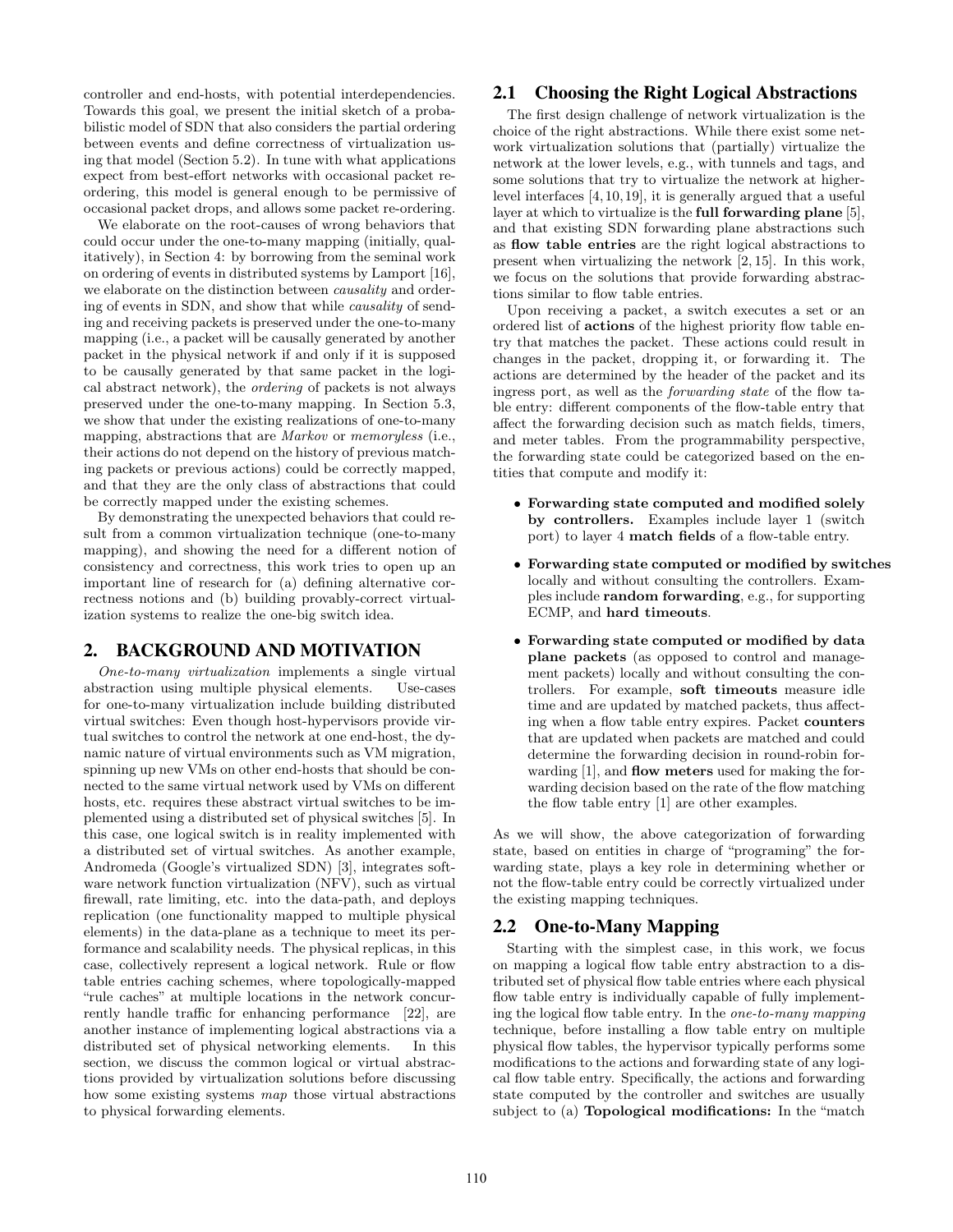fields" and "actions", a logical flow table entry could contain a set of logical ports that need to be mapped to physical ports to account for the possible distinctions between the physical and logical topologies [5,8]. Those logical ports are translated to corresponding physical ports before the logical flow table entry is installed on physical flow tables. (b) Address translation: Ideally, each virtual network should operate in a virtual address space that is decoupled from the physical network address space and the virtual address spaces of other virtual networks [15]. In this scenario, the network hypervisors are in charge of address space translation. (c) Rule-cloning: One wildcard flow table entry is sometimes "cloned" to multiple entries in which all of the wildcarded fields are replaced by exact-match values and all other aspects of the original entry are inherited [6, 15]. This mechanism is used in software switches for caching the wildcard entries residing in the userspace as exact-match entries into a flow table in the kernel to enhance performance, e.g., in Nicira's NVP [15].

Hence, while the one-to-many mapping makes some modifications in the actions and forwarding state computed and modified by the controller and switches, other components of the logical and physical flow table entries, i.e., those modified or computed by the packets, can remain identical. We will see in examples in the next section that this is the root cause of one subclass of incorrect behaviors.

Trivially, each single physical flow table entry is a faithful implementation of the logical abstraction in isolation. I.e., if the logical single flow table entry was in fact implemented via a single element only, that single flow table entry would act indistinguishably from the logical abstraction. In particular, if sending one packet by one application that matches the logical entry results in receiving a set of (potentially modified) packets by a set of applications (on end-hosts or the controller), then sending the same packet via any mapped physical flow table entry leads to receipts of the same set of packets by the same set of applications. Similarly, if all the mapped physical flow table entries could be serialized or consistently synchronized, their collective behavior would still be indistinguishable from the logical abstraction. In practice, however, due to performance and scalability requirements, attempting to serialize and synchronize those physical mapped flow table entries to provide an always-consistent logical view is not feasible [2, 22]. Hence, after a logical abstraction is mapped to multiple physical flow table entries under the one-to-many mapping, those entries handle traffic autonomously. The main question of this paper is, what types of abstractions could be correctly mapped to multiple physical flow table entries?

## 3. ONE-TO-MANY MAPPING: WHAT COULD GO WRONG?

We show a few illustrative examples in which the common technique for realizing a one-to-many mapping can break the semantics of the logical network and lead to incorrect behavior — blacklisting legitimate hosts, or dropping packets that should be delivered<sup>1</sup>. We then discuss the root cause of these incorrect behaviors.

Example 1: Logical Firewall. Imagine that an enterprise network has a logical stateful firewall at the periphery of its network that permits an external server to talk to an internal client if and only if the client has sent a request to the server. This simple policy could be achieved by a stateful-firewall application running on the controller, and two low priority flow table entries on the logical switch: One entry that matches internal client traffic and sequentially performs the following two actions on it: (1) it sends the packet header to the controller to trigger installation of a rule permitting server traffic in the reverse direction to be sent to the client, and (2) it forwards the traffic to the server. And a second flow entry that that matches the server traffic and sends it to the controller to check if it is permissible.

Also, server-to-client and client-to-server "packet-in"s are required to be sent over the same connection between the switch and the controller, e.g., the main TCP connection.<sup>2</sup> When the firewall application receives server traffic, (a) if the server traffic is preceded by the corresponding client's request, the firewall application installs a high priority flow table entry on the switch to forward the server-to-client traffic, (b) if the server traffic is not preceded by the client's request, then the firewall application blacklists the server by installing a high priority flow table entry that drops the packets from the server.

Now, if that logical switch,  $L$ , is in reality mapped to more than one physical switch, then the client-to-server traffic could traverse one physical switch,  $P_1$ , and the resulting server-to-client traffic traverses a different physical switch  $P_2$ . In this case, the response traffic and the server-to-client "packet-in" may reach  $P_2$  and the controller before the control message from  $P_1$  reaches and is processed by the controller. Hence, the controller proceeds to install a rule to block all traffic for that flow—an undesirable outcome and something that would not happen if the single logical switch L were implemented as a single physical switch.

We first noticed this incorrect behavior in an earlier work [8] in which, for efficient network migration, a logical rule needed to be temporarily mapped to multiple physical rules: the initial physical source of the rule and its final physical destination. Given the temporary nature of the one-to-many mapping in that setting, this issue was resolved by identifying all "unsafe" rules – those that both forward traffic and send a message to the controller – and temporarily modifying them to instead only send to the controller. This solution inherently enforces a message ordering that respects the dependencies between events and solves this particular issue. If the one-to-many mapping is not temporary, as in implementing a virtual big switch with multiple physical switches, however, such interventions are less satisfactory.

Example 2: Network Address Translation. Consider a Network Address Translation (NAT) application that hides the private network IP address space of an enterprise behind a single public IP address. The policy that is intended to be implemented via the NAT is to allow communication between internal and external hosts when the conversation originates from the masqueraded internal hosts. External hosts that are allowed to communicate with the internal hosts will lose the permission to do so after a pe-

<sup>1</sup>Other examples of incorrect behavior, e.g., overutilizing servers are omitted due to space constraints and can be found in [7].

 $2$ Note that the main control channel in OpenFlow 1.4 provides in-order and reliable delivery, i.e., a client's request is guaranteed to reach the controller before the reply that it triggers.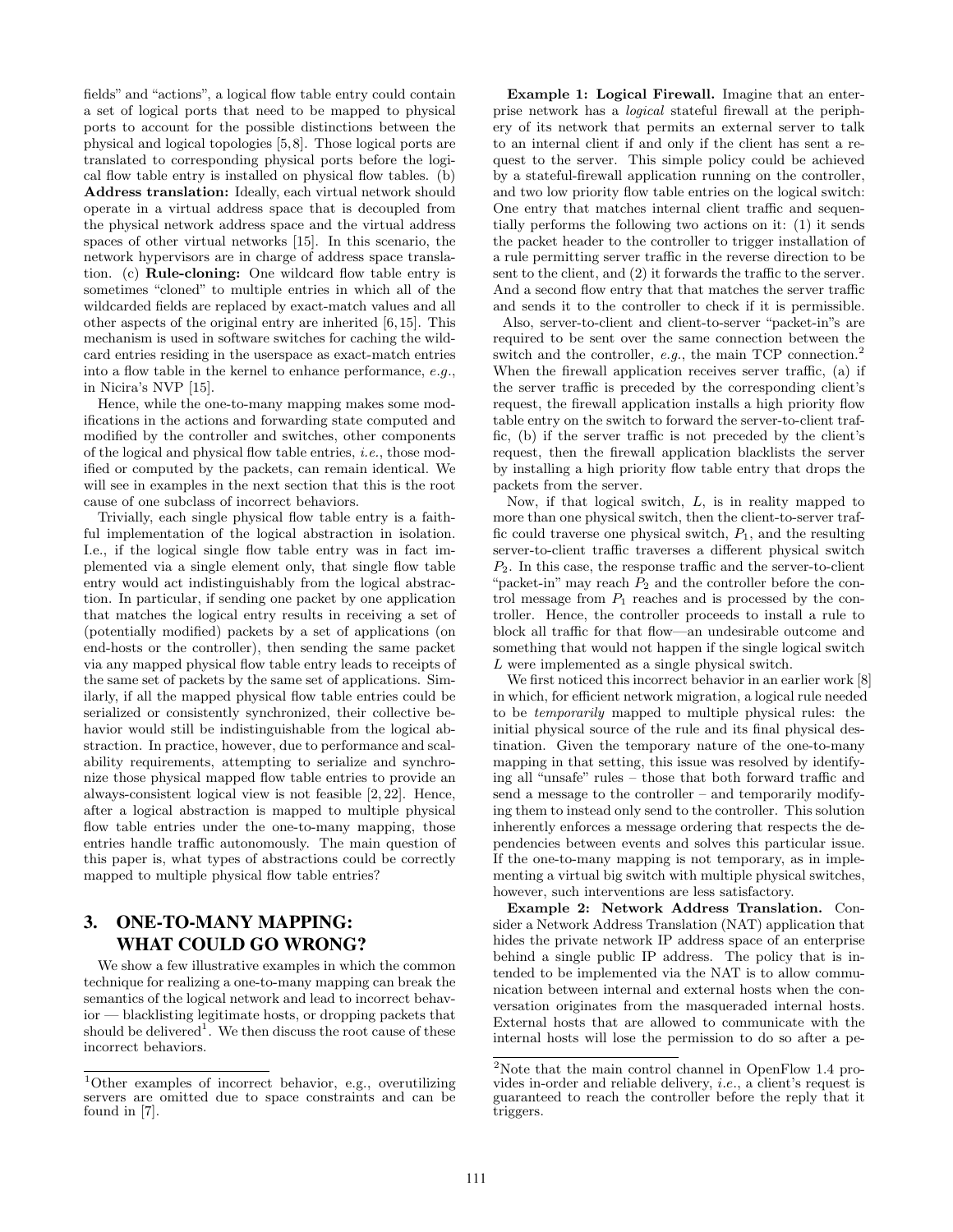riod of inactivity, e.g., an active connection will be closed if the external host doesn't send a packet for (say) 60 seconds.

This policy could be implemented via a NAT controller application and a single logical switch at the edge of the enterprise network. The application stores a stateful translation table to map the internal hidden addresses into the single public IP address, and upon receiving a "packet-in" for an outgoing flow, it installs two rules on the switch: (a) a rule to rewrite the port and source address of outgoing packets so they appear to originate from the single public IP address, and (b) a rule for the reverse communication path, to rewrite the port and IP address of responses back to the originating IP addresses with a soft timeout such that the rule is flushed after 60 sec unless new traffic refreshes the local timer of the switch.

Now, if this one single logical NAT is in reality mapped to multiple physical switches, an external host's responses to a request could hit different physical switches. Hence, the time-series of packets hitting each physical switch could be different from the case where all traffic goes through a single switch. E.g., while no two packets of a flow would be spaced by more than 60 sec if they hit the same switch, the gap between two consecutive packets hitting one of the many physical switches could be larger than 60sec. This might, in turn, trigger the timeouts in some physical switches (which will in turn cause the external host to lose its connection to the internal host); something that will not occur if all traffic goes through a single physical switch.

Despite the differences among the examples above, they share some commonalities:

- Some of the operations in those examples have dependencies on the sequence of packets proceeding them (e.g., timers updated by previous packets).
- Despite the visibly-incorrect behavior, some of the most pervasive notions of correctness in networking (such as loop-freedom, absence of blackholes, per-packet consistency, etc. [11–14, 18, 20]) are met throughout.
- There are alternative ways of implementing the exact same policy (sometimes with subtle differences from those implementations described above) for which the one-to-many mapping would not lead to incorrect behaviors.

We discuss these issues in Sections 4 and 5.

## 4. ORDERING OF SENDING AND RECEIV-ING PACKETS IN SDNS

In the previous section, we showed some examples of incorrect behaviors resulting from the one-to-many mapping. In those examples, under the one-to-many mapping, the controller or end-host applications could observe orderings between events that are different from the orderings that they expect to observe in the logical network. In the firewall example, for instance, with the logical view of a single switch, the controller expects to receive a request before it receives the corresponding reply. These examples demonstrate that even in the typical current networks that are not assumed to provide in-order delivery, some orderings are assumed to be always preserved between certain events and observable to applications. Application logic, consequently, could depend on those orderings (e.g., allowing the communication if the reply is received after the request, but disallowing it otherwise). We borrow some definitions and insight from the seminal work of Lamport on ordering of the events in a message passing distributed system [16] before examining the factors that determine the orderings in SDN and the reasons that they could break under the one-to-many mapping.

Happened before relationship. In the absence of synchronized physical clocks, what orderings between send and receive events are observable by processes in a distributed message passing system that could re-order the messages? In search for an answer to this question, the pioneering work of Lamport defines the *happened before* relationship  $(\rightarrow)$  on the set of events in a message passing system to be the smallest relation satisfying the following three conditions [16]: (a) If  $a$  and  $b$  are events in the same process, and  $a$  comes before b, then a happens before b, i.e.,  $a \rightarrow b$ . (b) If a is the sending of a located packet by one process and  $b$  is the receipt a of the located packet by another process, then a happens before b.  $(c)$  If a happens before b, and b happens before c, then a happens before c. The happened before is a partial ordering, i.e., not every pair of events can be related by it.

Happened before is not equivalent to *causality*. Despite the fact that an alternative way of viewing the definition of happened before is to say that  $a \rightarrow b$  means that it is **possible** for event a to causally affect event  $b$  [16], it should be noted that it is not required for a to causally affect b. While it is true that  $a \to b$  if an event b is causally generated by event a, the reverse is not always true. I.e.,  $a \rightarrow b$ might be an observable ordering between  $a$  and  $b$  even without any causal relationship between them. In the correct realization of the firewall example, for instance, the event of receiving the reply at the controller  $(e_2)$  is not causally generated by the event of receiving the request at the controller  $(e_1)$ . Yet,  $e_1 \rightarrow e_2$  is required for the correct operation of the firewall application. In SDN, the ordering of two sending and/or receiving events might be known (e.g.,  $a \rightarrow b$ ) without any causality relationship between them (e.g., neither a causes  $b$ , nor  $b$  causes  $a$ ). E.g., in a network that reactively installs flow rules with timeout, the controller could receive a second packet-in from a flow after the first one because the flow entry matching the flow has been removed after a certain period of time and not because the second packetin was caused by the first one. Hence, the local state of the switch, which is affected by the sequence of the previous packets that matched the flow table entry, could affect the ordering of events. In addition to causality and local state, existence of channels that provide in-order message delivery, like the control channel in OpenFlow 1.4, could determine the ordering of events. The firewall example shows one instance of the influence of the ordered channel on the ordering of events.

To summarize, event dependencies are key to correctness. In Section 3, we provided several examples of application logic that depends on the orderings of events, *i.e.*, an event depending on some events that happened before it, and demonstrated how the one-to-many mapping could violate those orderings, and consequently the correctness of applications. In Section 5, we sketch a new analytical system and definition of correctness to argue that the logical abstractions that have no dependency on the events that happen before them, and only that class of abstractions, could be correctly implemented under the one-to-many mapping techniques.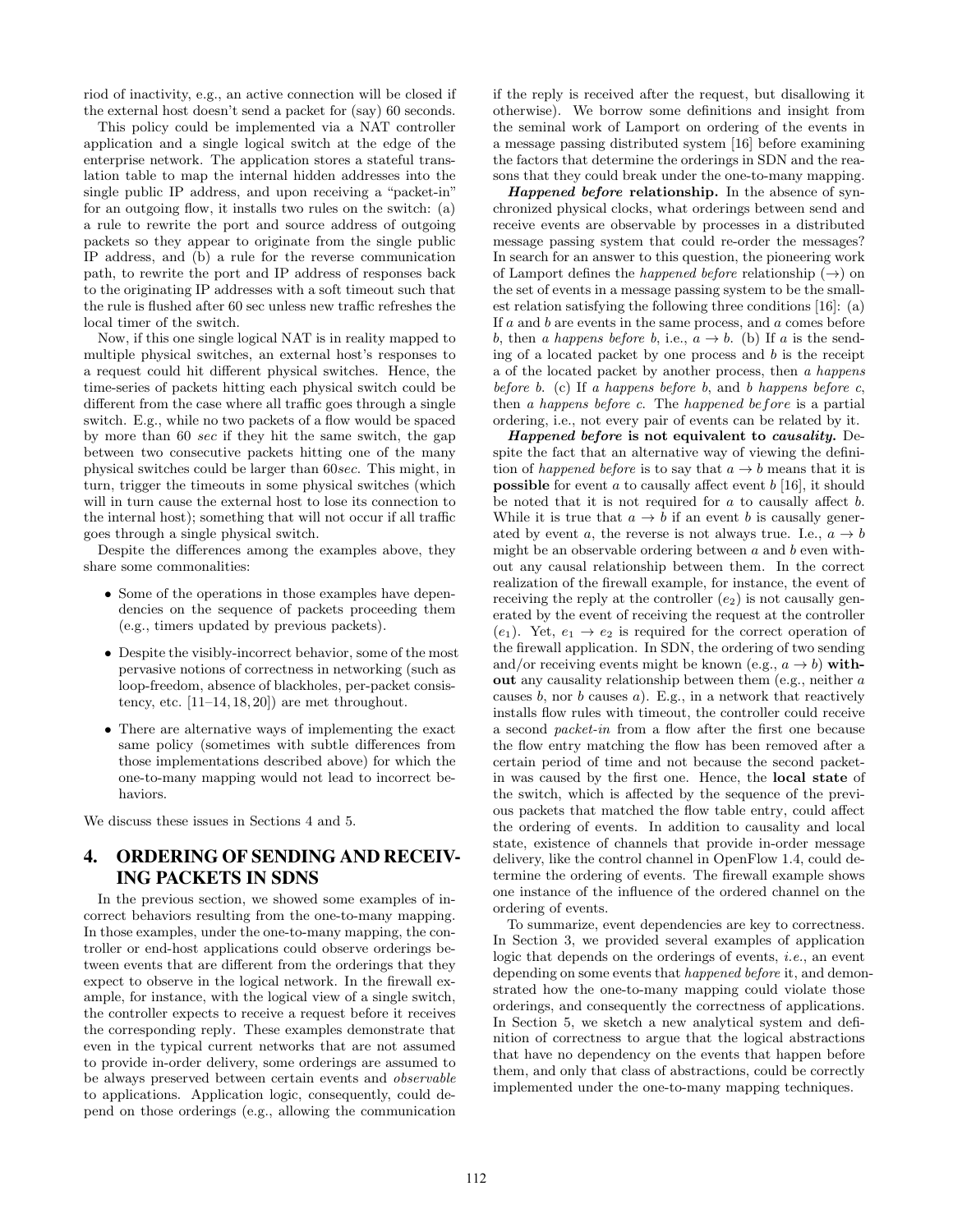

Figure 1: "Consistent updates" could lead to unexpected application behavior.

## 5. MODELING SDN AND DEFINING **CORRECTNESS**

The first challenge in providing correct mappings is finding a practical notion of correctness. In this section, we first show the most pervasive notions of correctness cannot capture the incorrect behavior demonstrated in §3. We further elaborate on the insufficiency of existing notions by an illustrative example (without the one-to-many mapping) in which deploying the techniques used for meeting per-packet consistency breaks the otherwise correct behavior.

#### 5.1 Per-packet Consistency Is Not Enough

Existing notions of network correctness mostly focus on the journey of a single packet or flow. Some notions involve specific policies like absence of loops and black holes [11,18], which often arise due to network dynamics. A more inclusive notion of correctness is per-packet (or per-flow) consistency, which guarantees that every packet (or flow) traversing the network is processed by exactly one global network configuration and never by a mix of two (or more) configurations [20].

While this requirement prevents some anomalies such as loops and black-holes, it falls short of detecting incorrect behaviors from end-points' perspective, because it cannot capture violations of the dependencies between different packets (or flows), such as ordering between them. In the firewall example, for instance, the policy generated by the firewall depends not only on the packets that the controller application receives, but also on their orderings, e.g., it permits the communication if the internal host's request is received before the reply from the external host and will otherwise block the communication. In these examples, each packet and flow is never handled by a mixture of policies. Hence, per-packet (or flow) consistency is preserved, despite the visible incorrect behavior.

To better illustrate that current consistency definitions are insufficient for some practical uses, we give a simple example (with no one-to-many mapping) showing that the mechanism usually deployed for preserving per-packet consistency, i.e., tagging packets and rules using the policy ID and including the tags in the lookup operations [11, 20], leads to incorrect behavior. Assume that a data center tenant intends to classify her traffic based on the applications that generated it (e.g., using the port IDs of applications), and then process traffic from different classes differently. A simple way to implement this policy is to deploy different logical units for processing traffic from each class of applications, and to have another logical unit as a "classifier" which is responsible for forwarding each packet to the unit associated with the application that generated the packet. In Figure 1, for example, the tenant sends the packets generated by a certain application x, with  $port\_id = X$ , to a deep packet inspection box (DPI) which inspects packets and drops them if they are being sent from hosts  $A$  and  $B$ . Let's call this policy P1. Now, assume that the tenant decides to switch from policy  $P1$  to policy  $P2$  that does simple forwarding for traffic from application  $x$ . The only affected module by this policy update is the "classifier" that should simply change its R1 rule to forward to port 2 instead of port 1:  $(port\_id = X) \rightarrow fwd(2)$ . At any point during the update process, if  $A$  (or  $B$ ) receives an application-x packet from  $B$  $($ or  $A)$ , it can logically infer that the policy update has been done and could reply by sending application x packets.

However, if the network uses the "consistent updates" mechanism for updating the policies, the update mentioned above will not longer be an atomic single step update, because the flows using rule  $R1$  on the classifier need to be updated one by one. Without loss of generality, assume that the flow from  $A$  to  $B$  is updated, but other flows (including the one from  $B$  to  $A$ ) are not still updated. In this case, the classifier will have 2 rules corresponding to  $R1$  on the classifier in Figure 1 (not shown): an old rule to match traffic using old tags (old policy traffic) and the new rule matching traffic with new tags (new policy traffic). Now, host  $A$  sends application- $x$  traffic with the new tag, which will be forwarded to  $B$  (new policy).  $B$  receives the packet, and since it sees an application-x packet from A, it concludes that  $x$ is no longer blocked and replies back using application  $x$ . Its reply to A, however, will be delivered to DPI and not A (since it has the old tag), something that would not happen if "consistent updates" was not being used for updating the policy. The underlying problem in this case is that "consistent updates" breaks the atomicity that would otherwise exist.

## 5.2 End-to-end Correctness

The previous examples demonstrate that rather than focusing solely on the trace properties of a single packet or flow, it is essential to for a correctness model to capture the observations that end-host and controller applications can make. Towards this goal, we sketch a probabilistic model on a partially ordered set of events that the controller and end-hosts could observe. This new model could be permissive of occasional packet-loss (as best-effort networks are), of random forwarding (e.g., to permit ECMP or other random forwarding capabilities that are invaluable for traffic engineering [9]), and of re-ordering of some packets. A oneto-many mapping of a logical flow table entry  $L$  to a set of physical flow table entries  $P$  is said to be an end-to-end correct mapping, iff for any partially ordered (defined by the happened before relation) set of events, E, probability of observing  $E$ , by any arbitrary application, while having  $L$ in the network is *similar* to the probability of observing  $E$ while having P, i.e.,  $Pr_L[E] \approx Pr_P[E]$ . For the purposes of correctness, similarity should distinguish between events that happen sometimes, always, and never; but, probabilities 0.2 and 0.3, for example, can be considered similar in order to allow for differences in packet loss or timing that do not affect correctness.

## 5.3 Memoryless Packet-handling Operations

In Section 4, we informally showed that the one-to-many mapping could change the observable ordering of events: if